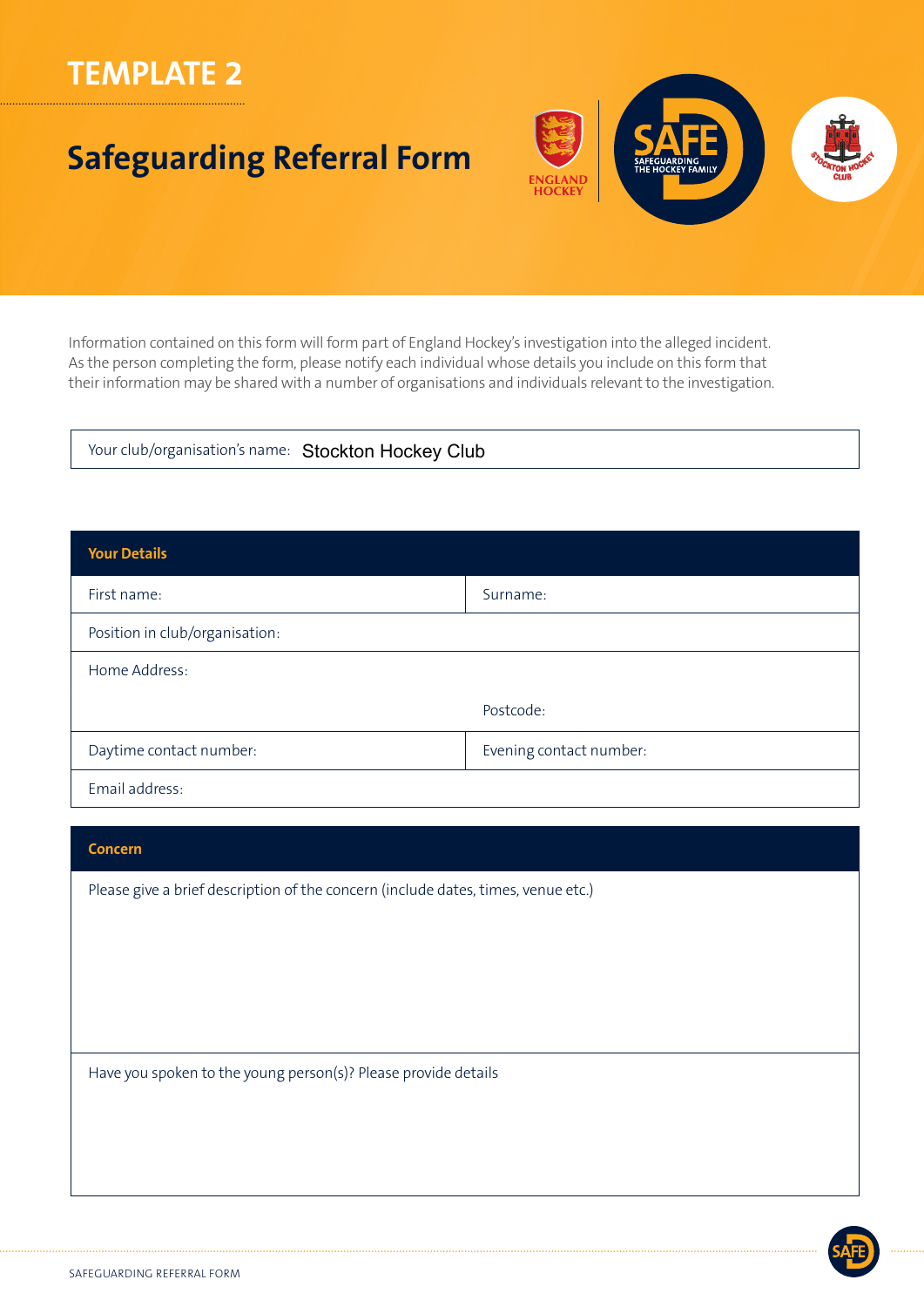### **Concern**

What is the relationship between the young person and the accused?

Have you spoken to the parent/carer of the young person(s) involved?

Action taken so far:

| <b>Details of young person</b> |                                       |  |
|--------------------------------|---------------------------------------|--|
| First name:                    | Surname:                              |  |
| Male/Female:                   |                                       |  |
| Parent/legal guardian name:    | Parent/legal guardian contact number: |  |
|                                |                                       |  |
| Home Address:                  |                                       |  |
|                                |                                       |  |
|                                | Postcode:                             |  |

| <b>Details of accused/adult</b> |                 |
|---------------------------------|-----------------|
| First name:                     | Surname:        |
| Date of Birth:                  |                 |
| Position in sport:              | Contact number: |
|                                 |                 |
| Home Address:                   |                 |
|                                 |                 |
|                                 | Postcode:       |